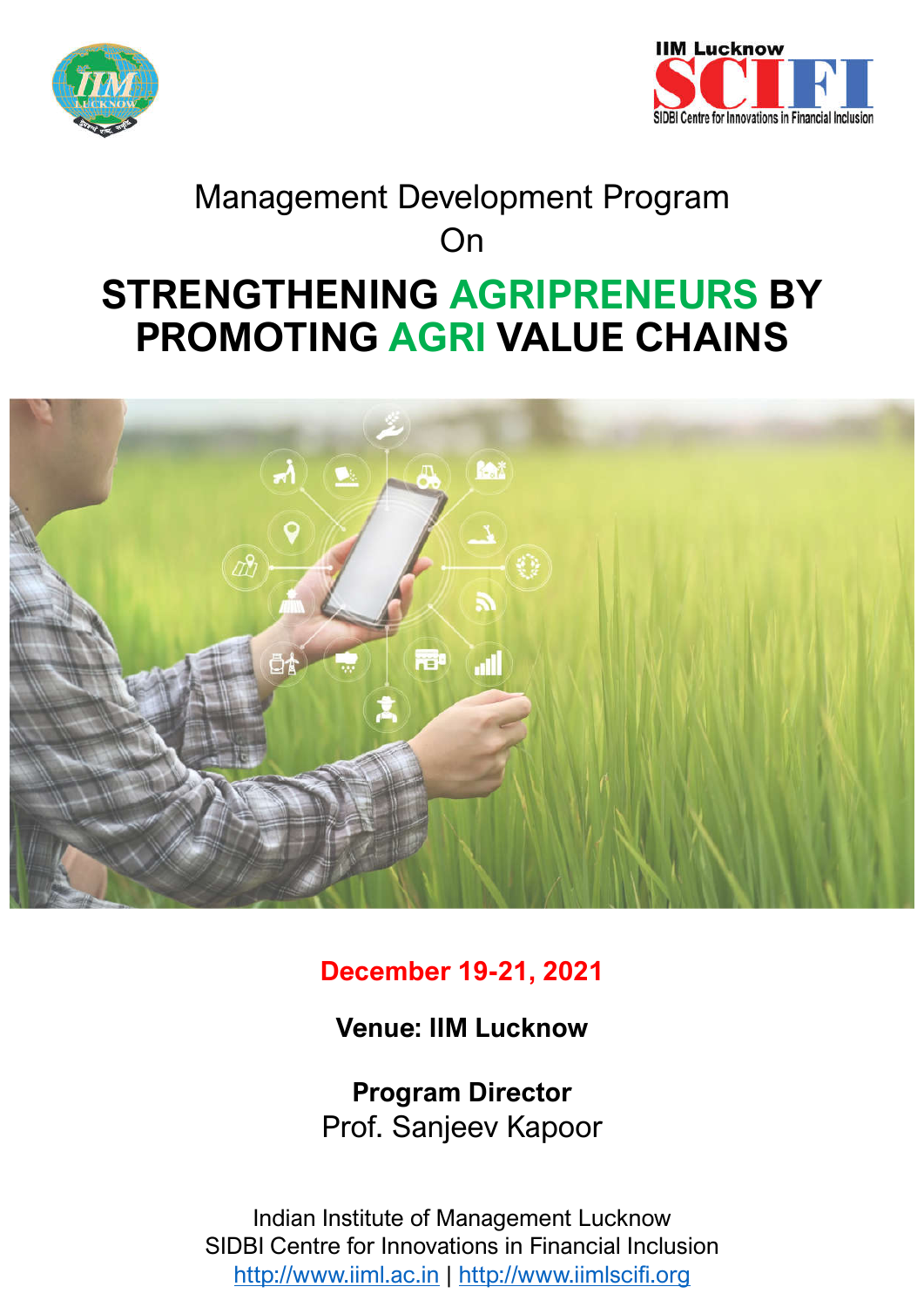## **Introduction:**

The supply chain or value chain perspective provides an important means to understand the business-business relationships, mechanisms for increasing efficiency, and ways to enable business to increase productivity and add value. An agribusiness supply chain includes a number of processes like planning, sourcing, manufacturing and distribution engaging multiple stakeholders. It is a vehicle for pro-poor initiatives and for linking small agribusinesses with the market. The agribusiness supply chain effectiveness also depends upon intrinsic issues like perishability, traceability, quality and risks.

Value chains reside at the core of high-impact and sustainable initiatives focused on improving productivity, competitiveness, entrepreneurship, and SME growth. The productivity and efficiency of agricultural value chains are basic to the success of rural economy and to the incomes of rural populations.

# **Objectives:**

The present program systematically illustrates a range of concepts, analytical tools, and methodologies which, in turn, can be used to design, prepare, implement, assess, and evaluate agribusiness development initiatives.

It presents and comments on various conceptual, methodological, and practical approaches to improving the competitiveness of agricultural supply and value chains.

## **Duration:**

**Three Days ( December 19-21, 2021)**

## **Content:**

#### **Understanding the supply chains, and analysing their structure**

- Supply chain mapping
- Quantifying and analysing supply chains
- Economic analysis of supply chains
- Supply chain risks and their mitigation strategies

### **Determining the chain upgrading strategy**

- Analysing opportunities and constraints
- Setting operational upgrading objectives
- Identifying actors to implement the upgrading strategy
- Anticipating the impact of chain upgrading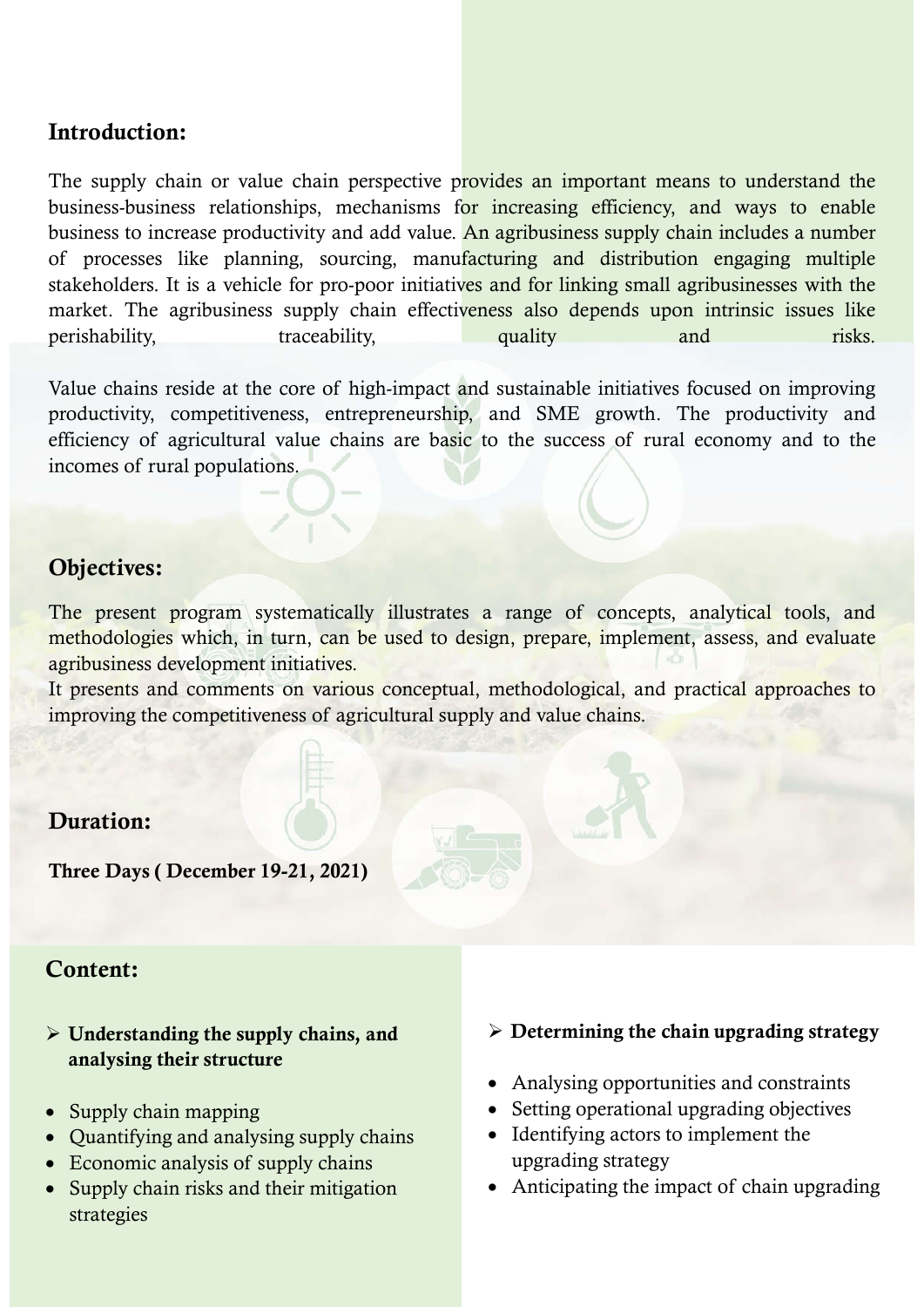- **Alternative Modes of Procurement of Raw Material**
- Open market purchase
- Purchase through commission agents
- Purchase through agricultural cooperatives
- Contract farming model
- Collaborative Farming Model
- Captive farming model
- Agriculture producers' company (Farmers 'producer organizations)
- Franchising model

#### **Designing Contract Farming Model**

- Contract farming models
- Building blocks of successful contract farming
- Public private partnership in contract farming

### **Financial Management of Agri Ventures**

- Working capital management
- Fund raising and cost of capital

## **Participants:**

The program has been especially designed for social entrepreneurs and members of development community involved in agribusiness ventures with practical methods for creating effective value and supply chain development programs. The practitioners can use these methods and approaches to promote the development of traditional and non-traditional agri-value chains in their area of operations.

# **Methodology:**

- Lecture presentations
- Experimental learning using case studies
- Small group exercises and presentation by participants

# **Date, Venue and Accommodation:**

The programme is scheduled for three days during **December 19-21, 2021**. The participants would stay in air-conditioned rooms at the IIM campus, Lucknow, on a single occupancy basis. Programme sessions will be held at "Manthan" – the Institute's Management Development Programme Center.

#### **Strengthening private business linkages**

- Managing supply chain partnerships
- Brokering vertical collaboration: Supplier buyer contracting
- Fostering horizontal collaboration of value chain operators
- Business matchmaking

- Identification of producers
- Identification of intermediaries
- Drawing the contract
- Implementation schedule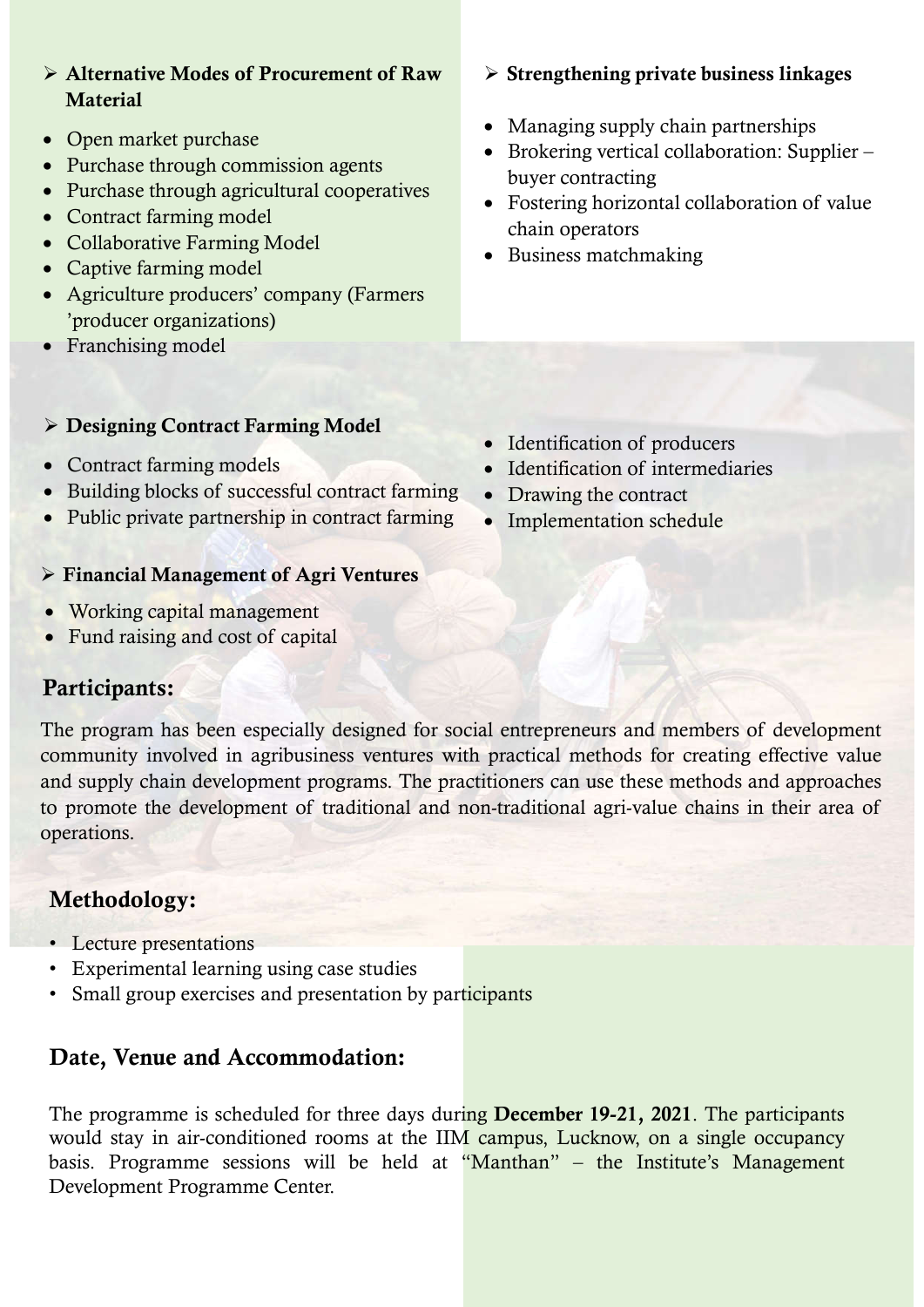## **Programme Fee:**

There is no participation fee as the entire program fee of Rs. 50,000 per participant will be paid by IIML- SIDBI Centre for Innovations in Financial Inclusion (SCIFI). The fee includes boarding and lodging in the Institute's Executive Enclave, tuition, course material and use of the Institute's Computer Center, Library and other infrastructural facilities. Participants must bear the travel cost of their own.

## **Registration:**

The registration form (https://forms.gle/CpEx1j3rrtamH1pZA) duly filled in should reach us at latest by November 30, 2021 (Tuesday) online by 23:59 IST. No hard copy communication will be accepted for the program. A confirmation of nomination letter/email will be sent to selected nominees after the due date.

# **Certificate Of Participation:**

The Institute issues a Certificate of participation on conclusion of the programme.

# **About Programme Director:**

**Dr. Sanjeev Kapoor** holds a Ph. D. in Agriculture Economics and currently is a Professor in Agribusiness Management at IIM, Lucknow and coordinator SCIFI-IIM Lucknow. He has conducted many training programmes on behalf of ICAR, NABARD, SIDBI, and a large number of Agri-input and processing companies. He can be reached at sanjeev@iiml.ac.in